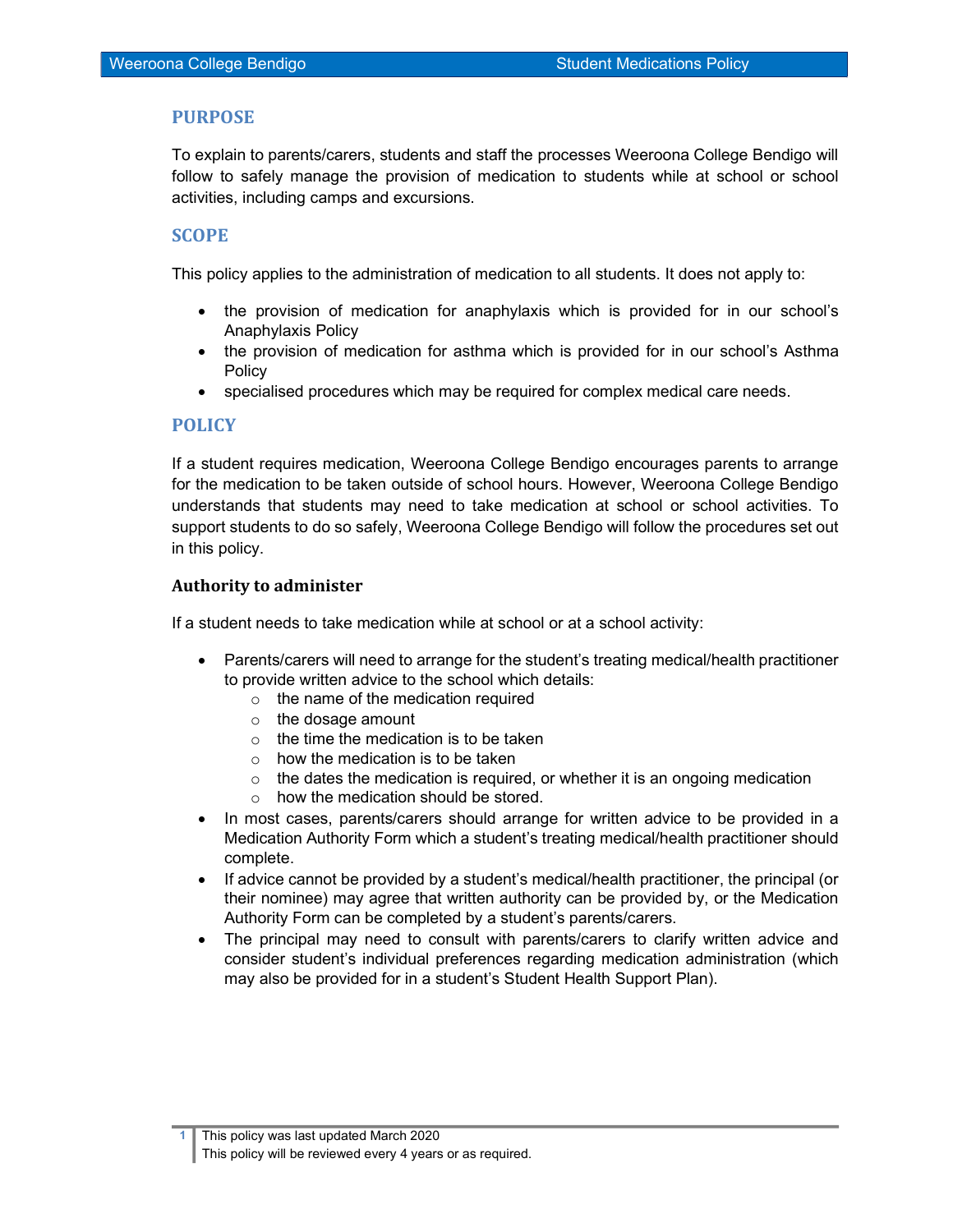## Administering medication

Any medication brought to school by a student needs to be clearly labelled with:

- the student's name
- the dosage required
- the time the medication needs to be administered.

Parents/carers need to ensure that the medication a student has at school is within its expiry date. If school staff become aware that the medication a student has at school has expired, they will promptly contact the student's parents/carers who will need to arrange for medication within the expiry date to be provided.

If a student needs to take medication at school or a school activity, the principal (or their nominee) will ensure that:

- 1. Medication is administered to the student in accordance with the Medication Authority Form so that:
	- the student receives their correct medication
	- in the proper dose
	- via the correct method (for example, inhaled or orally)
	- at the correct time of day.
- 2. A log is kept of medicine administered to a student.
- 3. Where possible, two staff members will supervise the administration of medication.
- 4. The teacher in charge of a student at the time their medication is required:
	- is informed that the student needs to receive their medication
	- if necessary, release the student from class to obtain their medication.

#### Self-administration

In some cases it may be appropriate for students to self-administer their medication. The principal may consult with parents/carers and consider advice from the student's medical/health practitioner to determine whether to allow a student to self-administer their medication.

If the principal decides to allow a student to self-administer their medication, the principal may require written acknowledgement from the student's medical/health practitioner, or the student's parents/carers that the student will self-administer their medication.

#### Storing medication

The principal (or their nominee) will put in place arrangements so that medication is stored:

- securely to minimise risk to others
- in a place only accessible by staff who are responsible for administering the medication
- away from a classroom (unless quick access is required)
- away from first aid kits
- according to packet instructions, particularly in relation to temperature.

The principal may decide, in consultation with parents/carers and/or on the advice of a student's treating medical/health practitioner:

<sup>2</sup> This policy was last updated March 2020 This policy will be reviewed every 4 years or as required.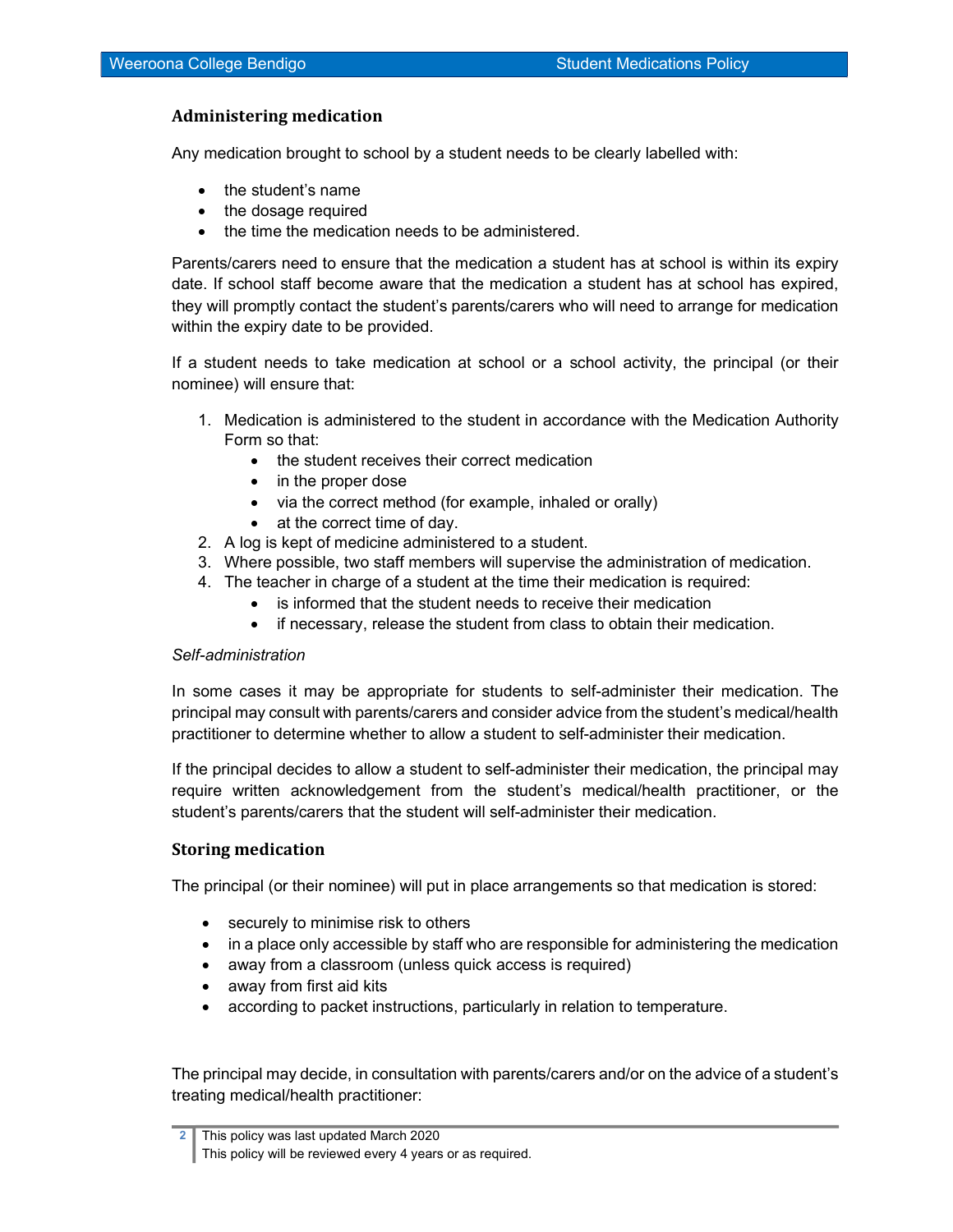- that the student's medication should be stored securely in the student's classroom if quick access might be required
- to allow the student to carry their own medication with them, preferably in the original packaging if:
	- $\circ$  the medication does not have special storage requirements, such as refrigeration
	- $\circ$  doing so does not create potentially unsafe access to the medication by other students.

#### Warning

Weeroona College Bendigo will not:

- in accordance with Department of Education and Training policy, store or administer analgesics such as aspirin and paracetamol as a standard first aid strategy as they can mask signs and symptoms of serious illness or injury
- allow a student to take their first dose of a new medication at school in case of an allergic reaction. This should be done under the supervision of the student's parents, carers or health practitioner
- allow use of medication by anyone other than the prescribed student except in a life threatening emergency, for example if a student is having an asthma attack and their own puffer is not readily available.

#### Medication error

If a student takes medication incorrectly, staff will endeavour to:

| <b>Step</b> | <b>Action</b>                                                                      |  |  |
|-------------|------------------------------------------------------------------------------------|--|--|
| 1.          | If required, follow first aid procedures outlined in the student's Health Support  |  |  |
|             | Plan or other medical management plan.                                             |  |  |
| 2.          | Ring the Poisons Information Line, 13 11 26 and give details of the incident and   |  |  |
|             | the student.                                                                       |  |  |
| 3.          | Act immediately upon their advice, such as calling Triple Zero "000" if advised to |  |  |
|             | do so.                                                                             |  |  |
| 4.          | Contact the student's parents/carers or emergency contact person to notify them    |  |  |
|             | of the medication error and action taken.                                          |  |  |
| 5.          | Review medication management procedures at the school in light of the incident.    |  |  |

In the case of an emergency, school staff may call Triple Zero "000" for an ambulance at any time.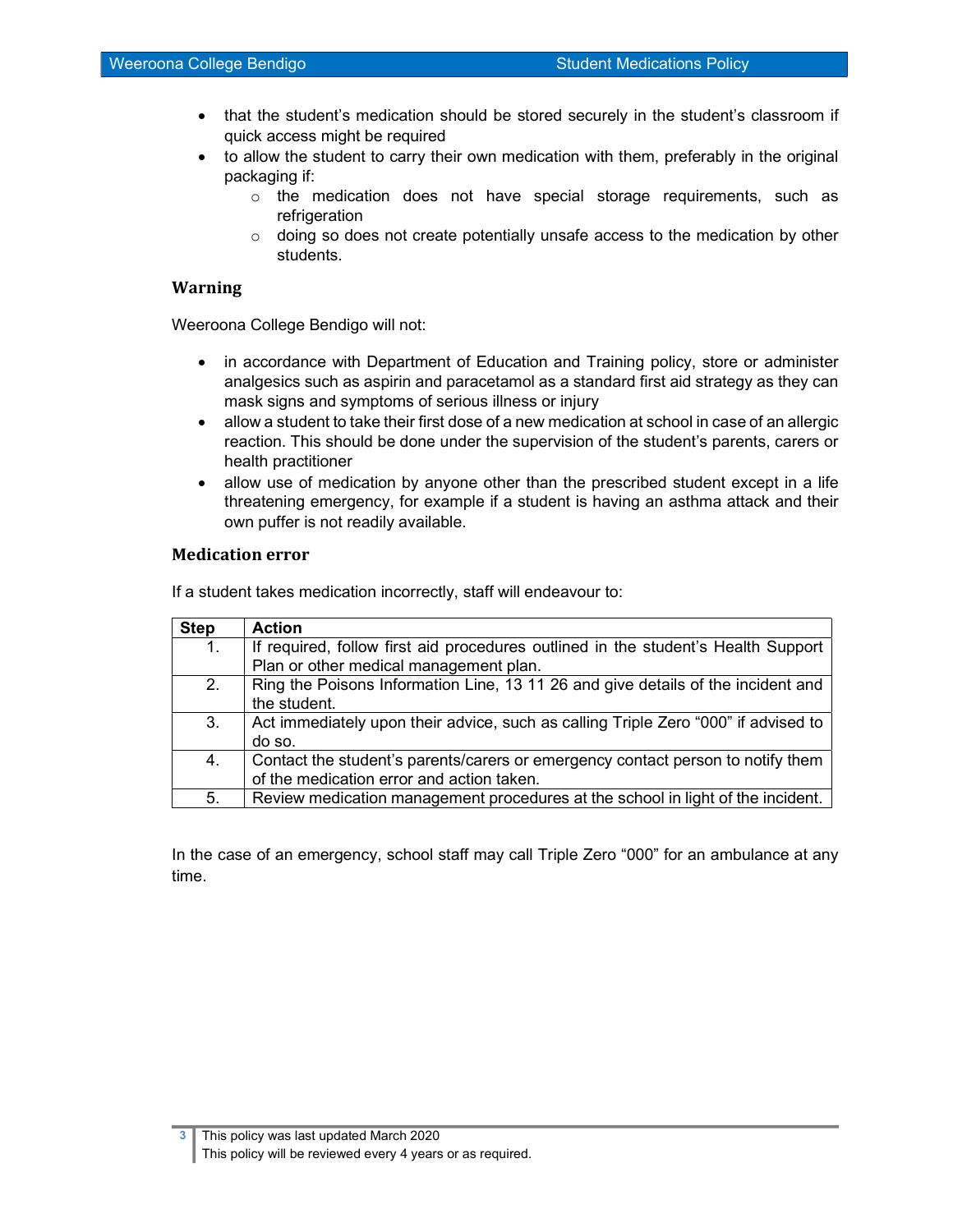Appendix A

## Weeroona College Bendigo – Medication Authority Form

# Medication Authority Form

For a student who requires medication whilst at school

This form should be completed ideally by the student's medical/health practitioner, for all medication to be administered at school. For those students with asthma, an Asthma Foundation's School Asthma Action Plan should be completed instead. For those students with anaphylaxis, an ASCIA Action Plan for Anaphylaxis should be completed instead. These forms are available from section 4.5 Student Health in the Victorian Government School Reference Guide: www.education.vic.gov.au/referenceguide.

Please only complete those sections in this form which are relevant to the student's health support needs.

Name of School: Weeroona College Bendigo

Student's Name: **Date of Birth:** Date of Birth:

Medic-Alert Number (if relevant): Review date for this form:

Please Note: wherever possible, medication should be scheduled outside the school hours, e.g. medication required three times a day is generally not required during a school day: it can be taken before and after school and before bed.

| <b>MEDICATION REQUIRED</b>  |                           |                       |                                                           |                    |  |  |
|-----------------------------|---------------------------|-----------------------|-----------------------------------------------------------|--------------------|--|--|
| <b>Name of Medication/s</b> | <b>Dosage</b><br>(amount) | Time/s to be<br>taken | How is it to be taken?<br>(e.g. orally/topical/injection) | <b>Dates</b>       |  |  |
|                             |                           |                       |                                                           | Start Date:        |  |  |
|                             |                           |                       |                                                           | End Date:          |  |  |
|                             |                           |                       |                                                           | Ongoing: $\square$ |  |  |
|                             |                           |                       |                                                           | Start Date:        |  |  |
|                             |                           |                       |                                                           | End Date:          |  |  |
|                             |                           |                       |                                                           | Ongoing: $\square$ |  |  |
|                             |                           |                       |                                                           | Start Date:        |  |  |
|                             |                           |                       |                                                           | End Date:          |  |  |
|                             |                           |                       |                                                           | Ongoing: $\square$ |  |  |

This policy was last updated March 2020 This policy will be reviewed every 4 years or as required.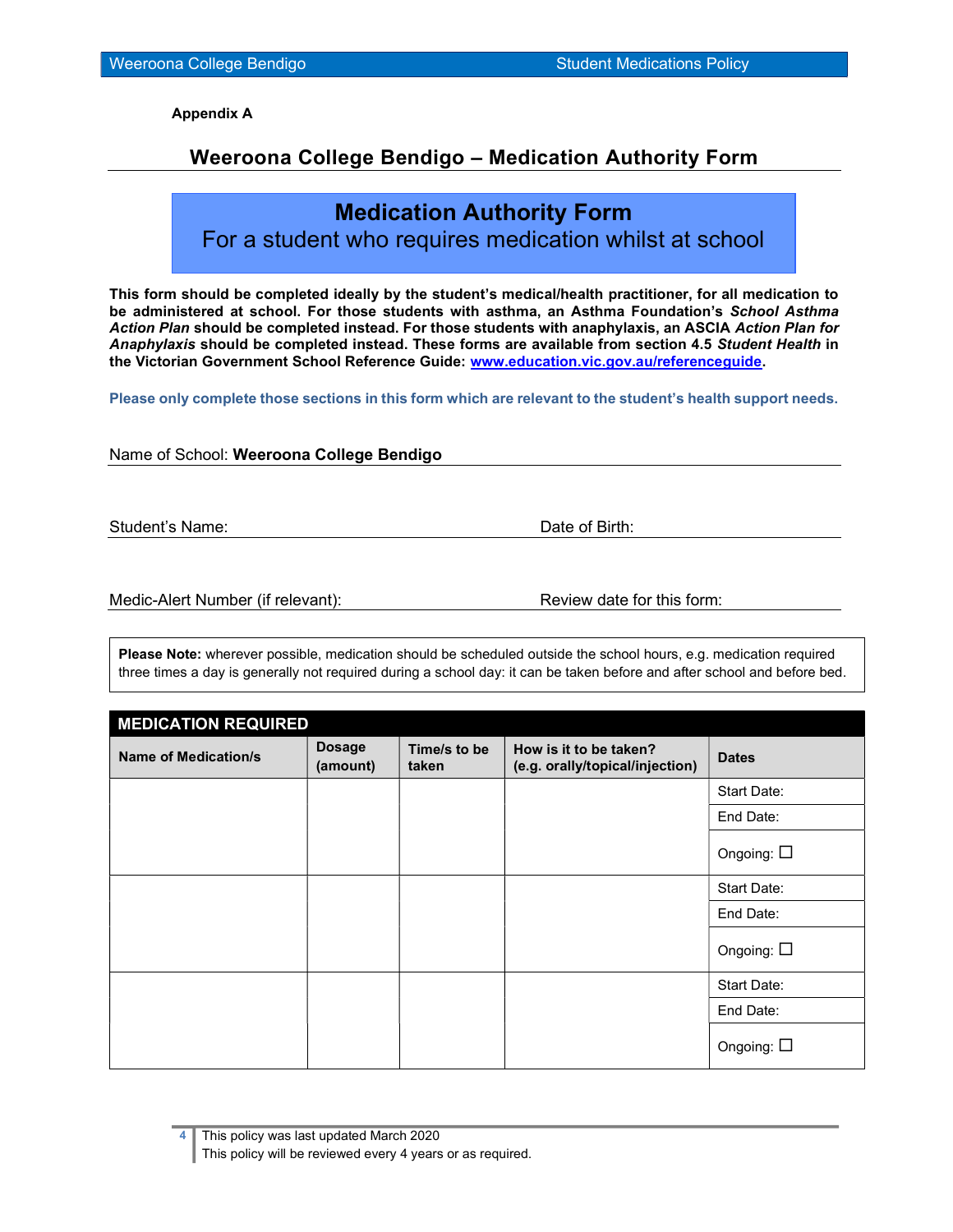## MEDICATION STORAGE

Please indicate if there are specific storage instructions for the medication:

## MEDICATION DELIVERED TO THE SCHOOL

Please ensure that medication delivered to the school:

 $\square$  Is in its original package

 $\Box$  The pharmacy label matches the information included in this form

## SELF-MANAGEMENT OF MEDICATION

Students in the early years will generally need supervision of their medication and other aspects of health care management. In line with their age and stage of development and capabilities, older students can take responsibility for their own health care. Self-management should follow agreement by the student and his or her parents/carers, the school and the student's medical/health practitioner.

Please advise if this person's condition creates any difficulties with self-management, for example, difficulty remembering to take medication at a specified time or difficulties coordinating equipment:

## MONITORING EFFECTS OF MEDICATION

Please note: School staff do not monitor the effects of medication and will seek emergency medical assistance if concerned about a student's behaviour following medication.

#### Privacy Statement

The school collects personal information so as the school can plan and support the health care needs of the student. Without the provision of this information the quality of the health support provided may be affected. The information may be disclosed to relevant school staff and appropriate medical personnel, including those engaged in providing health support as well as emergency personnel, where appropriate, or where authorised or required by another law. You are able to request access to the personal information that we hold about you/your child and to request that it be corrected. Please contact the school directly or FOI Unit on (03) 9637 2670.